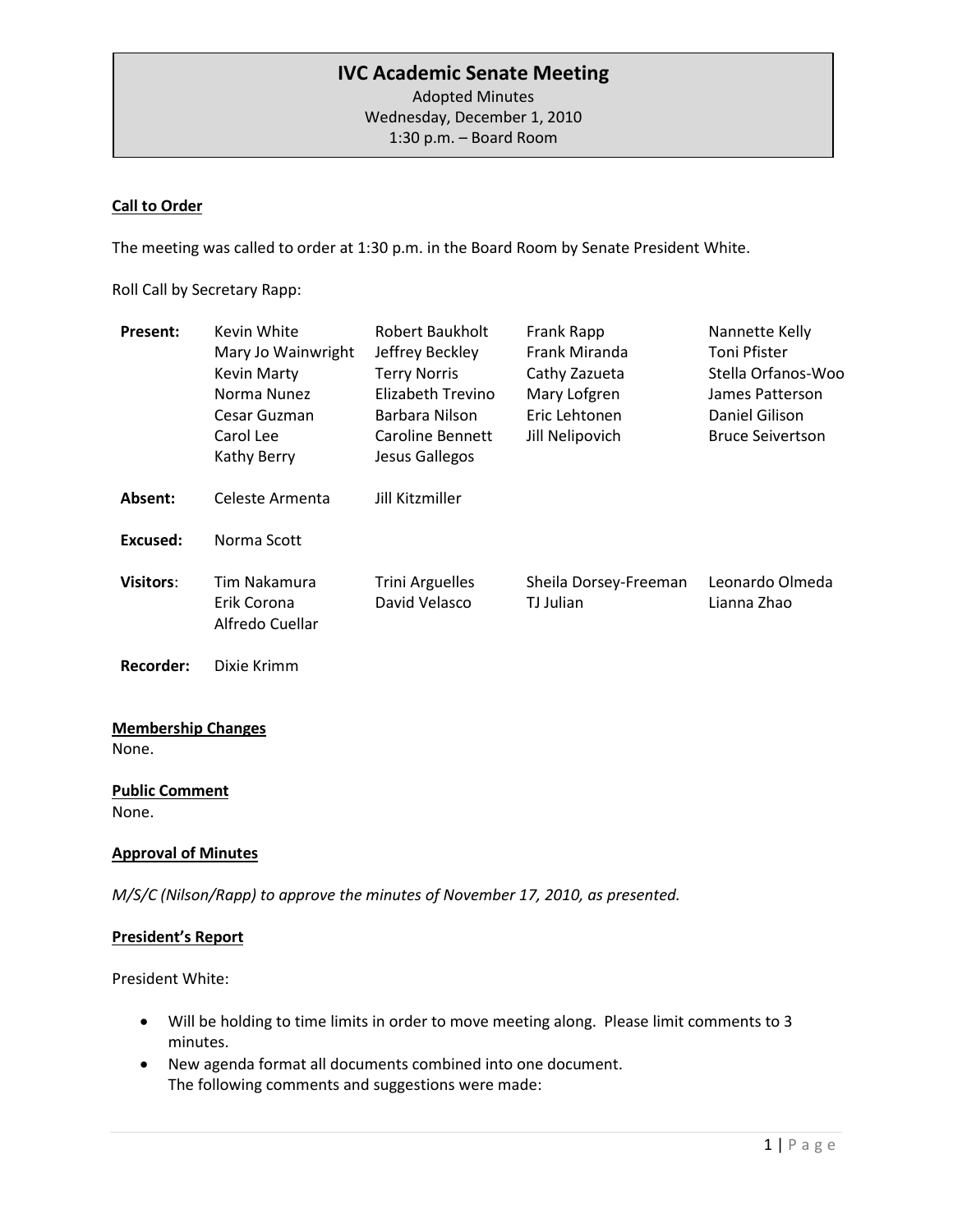- o Barbara Nilson stated that the header is too dark used too much ink. Caroline Bennett did not receive the email. Cesar Guzman suggested that the title and name of the Senate president should stand out more. Carol Lee suggested including term limits on the agenda. Daniel Gilison noted the correction needed on the top of the second page.
- Thanked administration for providing Dixie Krimm to assist with recording of meetings.
- Introduced Tim Nakamura, Director of Campus Safety and Security. Tim introduced members of his security staff and stated that starting October 1, 2010, Desert Security Services was relieved of the security duties. All security issues are now handled in house. The security staff are individuals who are currently enrolled in POST or graduated from POST academy, so essentially IVC will have peace officers on campus. The staff will be using this opportunity to gain experience and to utilize their experience for campus benefit. There are currently three to five officers from 7am to 11pm, 7 days a week. They are dispatched from the parking control office.

## **Consent Agenda**

- 1. Curriculum Committee minutes 10-21-10
- 2. Curriculum Committee minutes 11-04-10
- 3. Curriculum Committee Recommendations to the Board 10-21-10

*M/S/C (Lee/Nunez) to approve the above consent agenda items.*

#### **Action Items**

1. Professional Development Committee – establishing faculty primacy

*M/S/C (Patterson/Nilson) to refer the standing rules of the Professional Development Committee to the Academic Senate Executive Committee.*

Mary Lofgren mentioned that this document already existed and Kevin White stated that he would incorporate the existing document with the new one.

2. Approval of the Equivalency Process and Establishment of Local Criteria Policy

*M/S/C (Nilson/Nunez) to approve the Equivalency Process and Establishment of Local Criteria Policy document.*

Mary Jo Wainwright explained that this is a document that follows the state guidelines. Since the document had not been reviewed in a very long time, decision making process, minimum qualifications have been updated to March 2010 and are updated every 2 years. The document is designed to provide clarity on how to grant equivalency, and what it means. The information was pulled from State mandated documents. One major change is to the makeup of the committee, administrators were not to have a vote. Membership is to include 5 individuals, 3 members appointed by academic senate and 2 from the discipline chosen by the department chair. Reference page 6 – one problem for IVC is finding qualified faculty.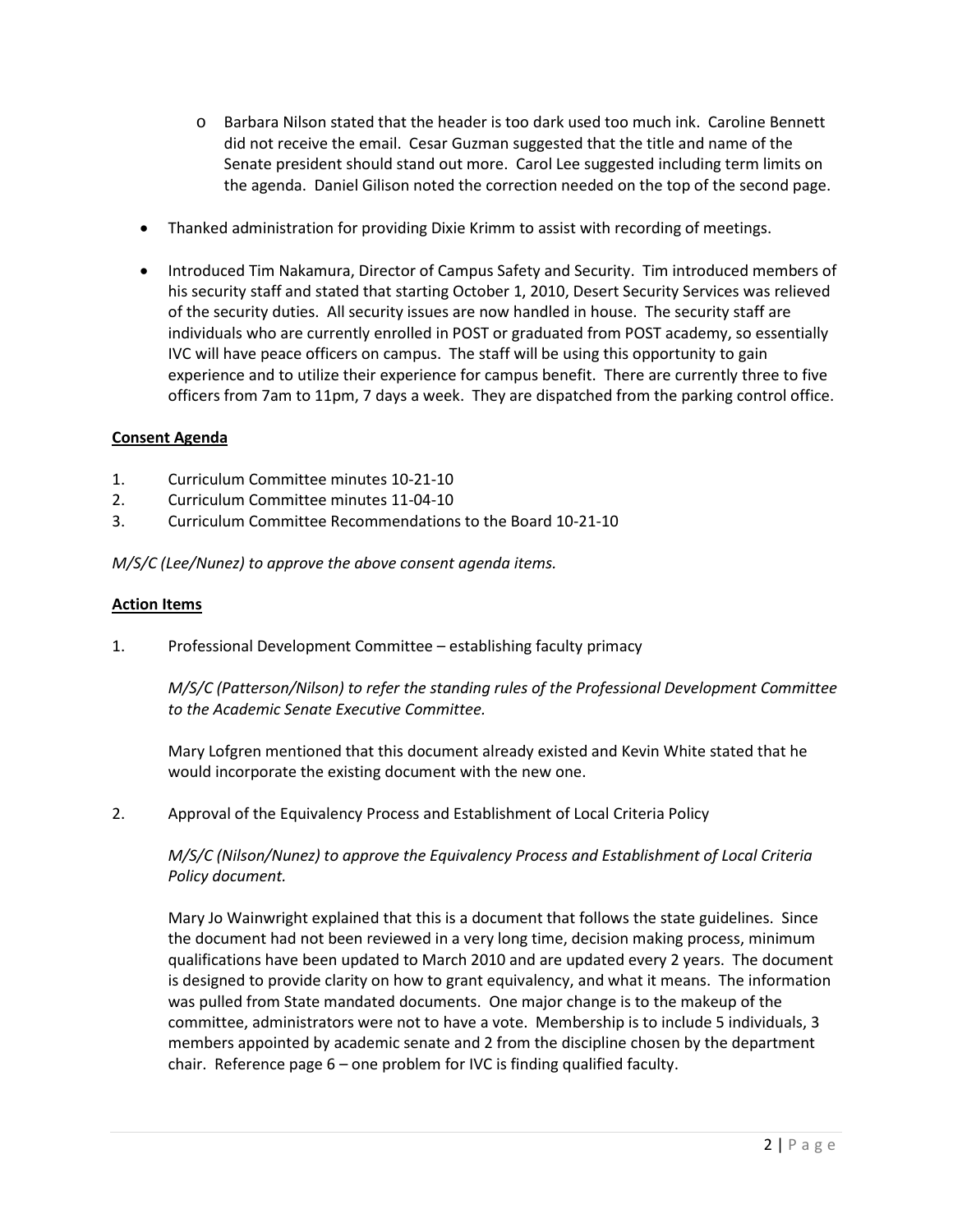Vice President for Academic Services Kathy Berry mentioned that if there is a lawsuit, the Academic Senate would now be held accountable; instruction office will no longer take responsibility.

The motion carried. Senate President Kevin White thanked Mary Jo Wainwright for her efforts with the process.

- 3. Committee appointments:
	- a. Oscar Hernandez Environmental Health and Safety

Senate President Kevin White nominated Oscar Hernandez to serve on the Environmental Health and Safety committee.

# *M/S/C (Patterson/Nunez) to approve the appointment of Oscar Hernandez to the Environmental Health and Safety Committee.*

Discussion - Bruce Seivertson asked for discussion regarding committee appointments (Academic Senate bylaws) regarding the Brown Act – conflicting duties, 5 and 24 regarding appointment of committee members. Suggested re-examining the by laws to provide clarity. He reminded Academic Senate members of the responsibilities to review bylaws.

Kevin White interpreted the bylaws that as president he could nominate a person for a committee and stated that if the committee did not feel it was proper, then they could vote it down.

The motion carried.

#### **Discussion and Information Items**

- 1. Dennis Carnes Memorial Service Updates and Planning
	- Senate President White asked for suggestions and/or discussion of forming a committee to honor Dennis Carnes. He stated that he and Bruce Seivertson had a discussion on this subject and asked Dr. Seivertson for his input.
	- Bruce Seivertson: Discussion goes back to August  $25<sup>th</sup>$ , 2010. At that time he went to IVC President Dr. Gould and asked to set up activity (Bingo function) and was asked to wait until measure J was passed so as not to imply that there was gambling on campus. Would still be interested in having a Bingo function, and asked Kevin White to discuss with Dr. Gould. If it could not be held on campus possibly at the Desert Trails location.
	- Kevin White would like to set up an ad-hoc committee meet in the next week or two to arrange something for the beginning of the Spring 2011 semester.
	- Gaylla Finnell has been contacted by retired faculty to be included in any memorial functions.
	- Carol Lee are we confusing a memorial service for Dennis Carnes with a fundraiser for the scholarship(s) that have been named for Dennis.
	- Bruce Seivertson was suggesting it as a combination of the two.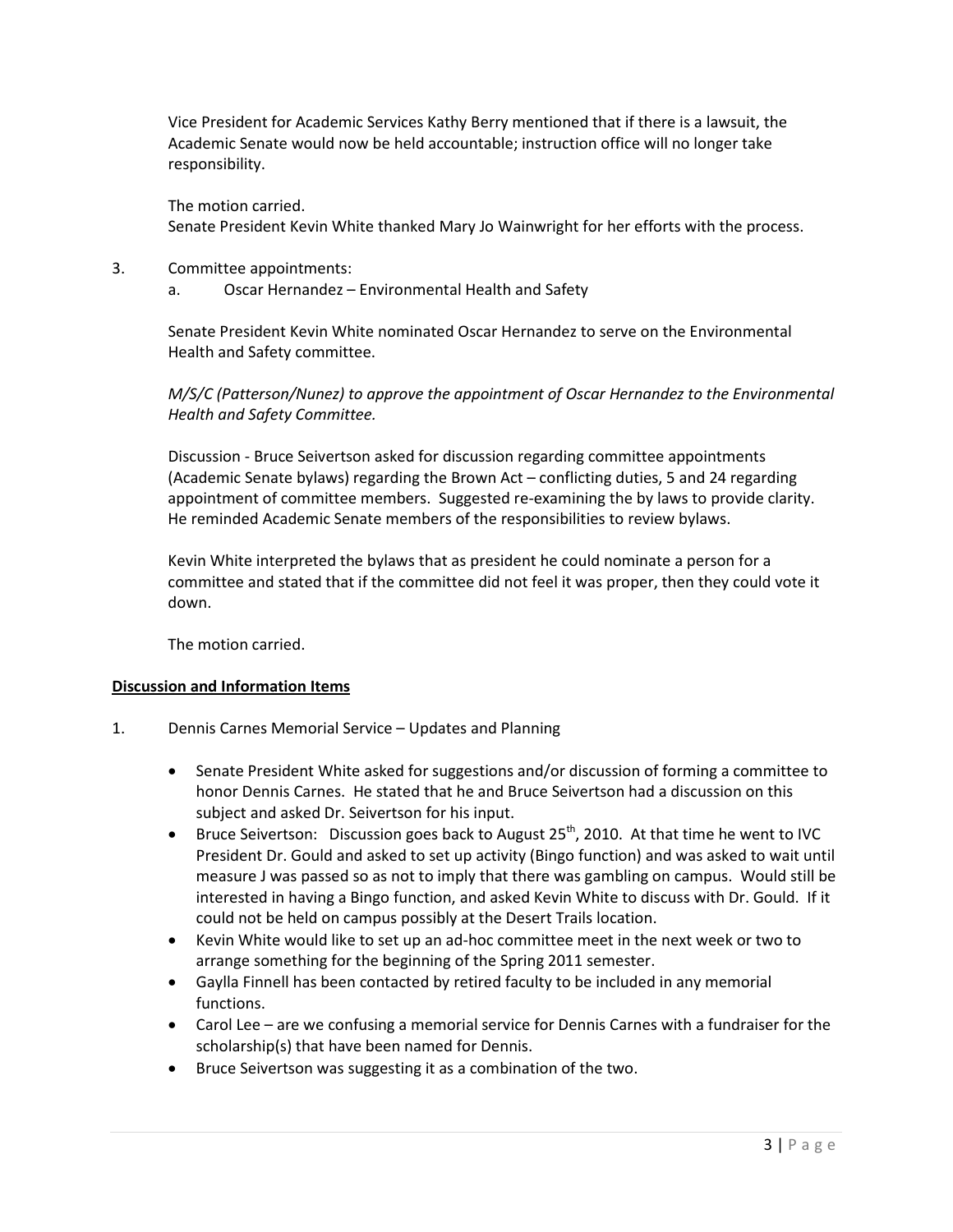• Kevin White commented that this would be good for a committee to work out. He called for volunteers as follows:

#### **Committee: Eric Lehtonen, Mary Lofgren, Carol Lee, Kevin White, and Bruce Seivertson.**

#### 2. Campus Security presentation – Tim Nakamura

Covered above under President's Report

- 3. Interdivisional Faculty Committee on Diverse Learning Needs Dr. Cuellar
	- Presenting on behalf of the Vice President of Instruction and the Instructional Deans, there is an acknowledged need to strategize to find out learning needs. Action plan presented for committee to review, once suggestions are presented Dr. Cuellar will request an action item at the next Academic Senate meeting. Committee creation to provide recommendations on diverse learners needs. They will meet once per month and meet with a consultant to address the needs of the IVC community. One issue to be addressed is how to involve more faculty in the process. After two or three years recommendations will be provided to the Curriculum Committee and then to the Academic Senate.
	- Barbara Nilson requested Dr. Cuellar provide a definition diverse learning.
	- Dr. Cuellar of diverse ethnic background, identification of any peculiar modalities of learning, campus more aware of culture, more receptive to ethnicity, etc.
	- Toni Pfister also included disability awareness.
	- Kathy Berry this comes from accreditation standards and is an academic matter. IVC's success rate is very low for the state. There is a need to look at why our success rates are low as a whole and to look at our curricula and processes, have dialog, and provide suggestions.
	- Barbara Nilson requested clarification are we looking to remarkably change what we have or to document and improve what we have because we already have things in place to address some of those needs.
	- Dr. Cuellar both and more, we need to acknowledge the needs and improve on processes. This will be established by the committee.

Committee: Kevin will send out to faculty for participation in this committee.

- 4. Academic Senate Committee Membership terms, term limits, and opening update
	- Kevin White Working on putting together a comprehensive list of all of the committees that are under the Academic Senate, who is on the committees, and how long they have been on the committees to publish on the website. We hope to have a list of openings to offer to the faculty by the beginning of spring semester.
	- Frank Rapp asked at large members for their term dates there was some uncertainty about the dates. We will be researching the dates. He will send a message to committees to get membership information.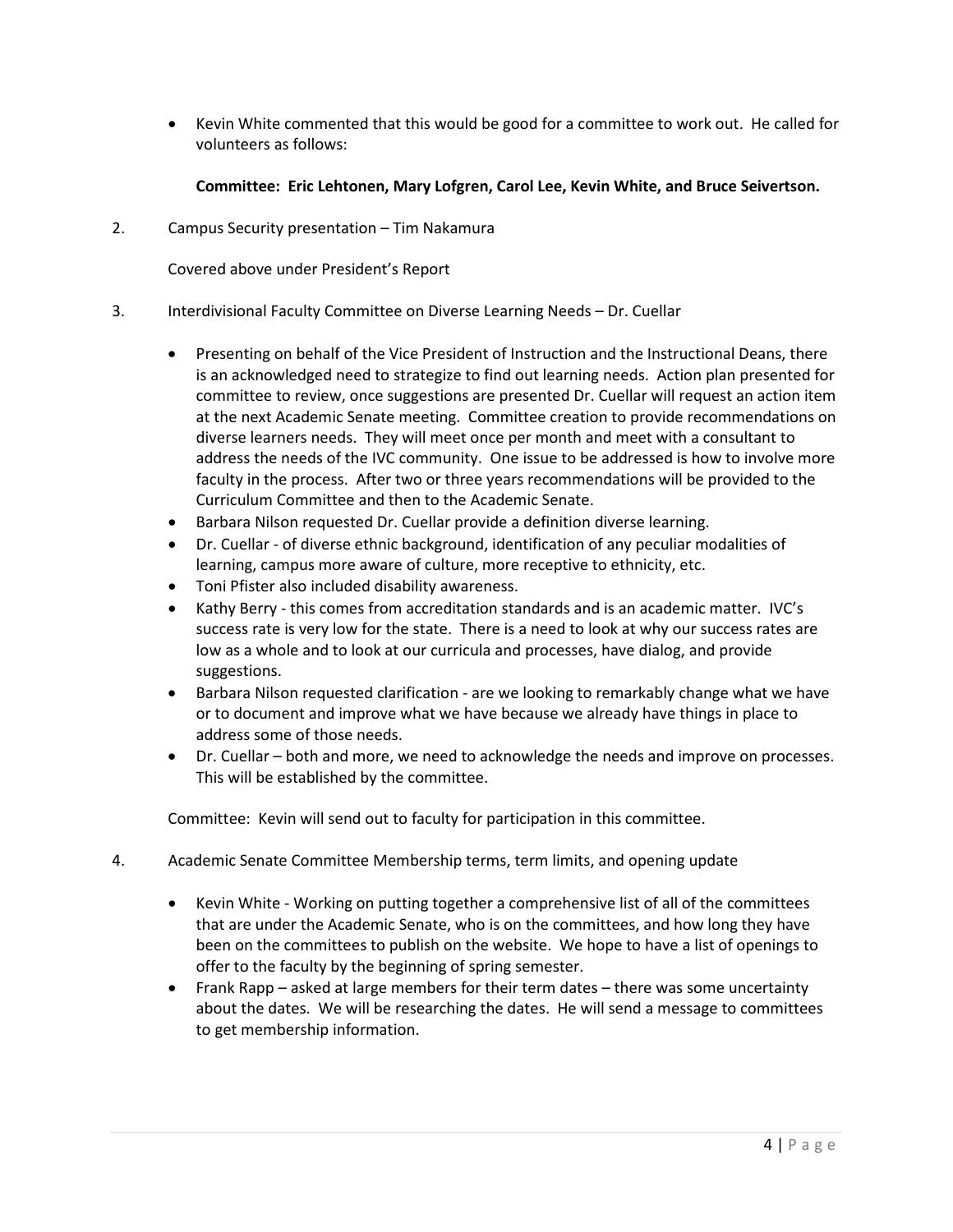# **Reports**

Past President Bruce Seivertson:

- Attended the Fall Plenary was presenter at two breakout sessions on faculty development particularly focusing on part time individuals. Received favorable comments made at sessions. ASCCC Website posting highlighted. Possibly allowing postings on the ASCCC site.
- Returned to bylaws issue regarding officer duties, and secretary duties recorder has been assigned to replace the minute duties. Adjustments to bylaws should be made.
- Senate President White also commented that it is an important issue to update the bylaws.

Treasurer Norma Nunez:

- Nothing to report at this time duties have been assigned to the recorded.
- Senate President White commented that this duty would be reevaluated.

VP of Instruction Kathy Berry:

- Finals every year people try to give finals early, this must be approved in advanced. Only one faculty member has made a request all others should be in class. If not in class next week it will be a sick day. Noted the change in contract, final grades are due 4 days after the last day of the semester or session. Last day final grades should be submitted is Thursday, December 16, 2010 at 5:00pm.
- Starting next week, December  $6<sup>th</sup>$ , the staff will be working until 6:30 Monday-Wed. Reminder notices will be sent. On December  $15<sup>th</sup>$ , the deans will be notified of people who owe grades as a reminder.
- Jesus Gallegos asked when will grades will be available for students.
- Kathy Berry stated that they will not be released until all grades are submitted. As grades are rolled by A&R they will become available.
- Carol Lee asked members to please tell faculty to get grades in, stressing the importance to students who will be transferring needing grades to be admitted.
- Discussion ensued regarding procedures to assist faculty in turning grades in on time.

Chief Financial Officer (CFO) John Lau:

• State is still having problems expecting mid year cuts. Had bond rating conference this morning, optimistic that we will maintain the current rating we have. Discussed importance of bond rating. First project, new creation of Voc Ed/career tech building, budget of \$25 million. Target for construction on the project is next September. Next week will be meeting with budget committee to talk about direction and program review.

Basic Skills Initiative (BSI) Coordinator Frank Rapp:

- Met last week and were informed that there will be funding next year but was not given a definite amount. The committee prepared an action plan based on the amount awarded from the prior year. Will find out in January if there will be a cut.
- Participated in a conference call with other coordinators in the region San Diego and Imperial Valley, the regional coordinator, Lisa Brewster, was creating a class for professional development. Community Colleges are realizing the need for professional development. Effective practices – in the three areas, professional development is one thing we can work with to improve. Hoping to be able to show support in this area.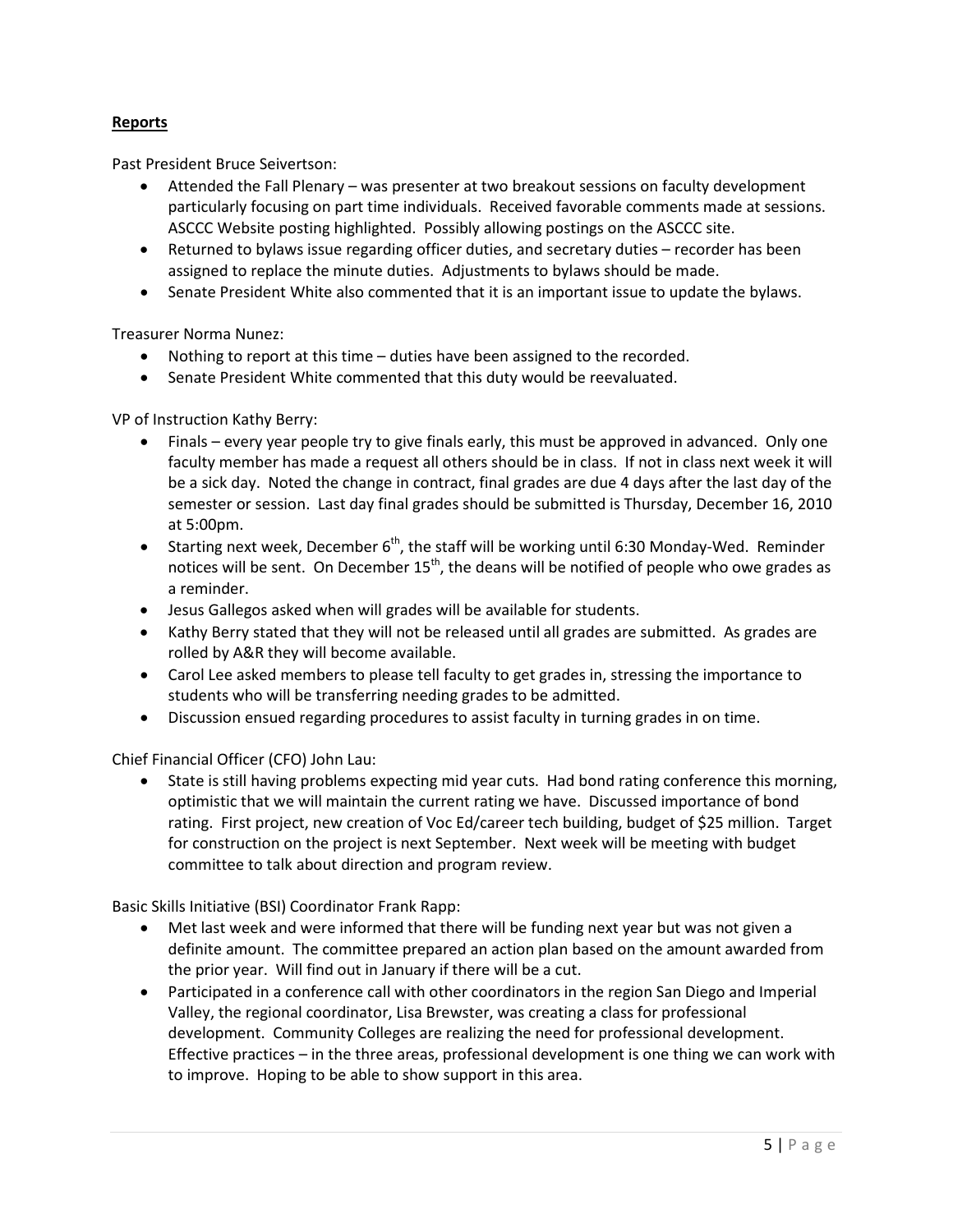- Senator Seivertson commented about professional development, committee at the State level is putting together a list of about 20 Community Colleges in California who have excellent professional development websites which will be posted on the ASCCC which has extensive information on professional development.
- Kevin White mentioned that at the Fall Plenary session there was concern about SB1440 and SB1143 and how is it going to affect schools, they may want to tap into basic skills.

Student Learning Outcomes (SLO) Toni Pfister:

- Next Wed at 1:30 will have last meeting of the semester. The Curriculum Committee approved motion to include SLO's in CurricUNET. There will be changes in the way people submit changes to their SLO's. Will send out a memo with the processes. People will have the freedom to change SLO's and they will not go through the Curriculum Committee for approval.
- Next week will be working on an SLO instructional video for part-time or new faculty, will be working with media people, if you have suggestions please send and email to Toni.

Associated Student Government (ASG) Jesus Gallegos:

• This past Monday had last meeting for the semester, will meet in January to get ready for new semester.

Contingent Faculty Representative:

• No report at this time.

Collective Bargaining Units Gaylla Finnell:

- CTA faculty general membership meeting tomorrow at 3:00. Completed faculty survey on negotiations. Thanked all faculty, over 74 responses and comments which will help with sunshine letter in time to file for the board meeting in December. This Friday will be meeting with the district to negotiate the academic calendar, appreciate the hard work of Academic Senate Committee. Only difference faculty showed was with the summer sessions. Submitted for review was with the summer session at four days a week and Fridays off. Next week during finals there will be a faculty appreciation day on Tuesday from 11:00am – 2:00pm, light snacks will be served. Members of the Executive Committee will be there to discuss any of the issue and respond to concerns.
- Update regarding variations with December paychecks. Will be sending out a memo to faculty with details and explanation.
- John Lau would like to thank Human Resources and Payroll for their hard work with this issue.
- Kevin White question regarding negotiations for summer. What is the process if the district wants to put the extended summer.
- GF go back to table and if it is a concern will go back to faculty. Has input from Academic Senate and from the faculty survey so it will depend on how the negotiations go. Once we have a tentative agreement it will go out to an email vote. Would like to get calendar issue resolved this month.

## **COMMITTEE**

- 1. Curriculum Committee
	- James Patterson deferred to Kathy Berry. Kathy stated that at the last meeting it was voted to approve putting Student Learning Outcomes on the Course Outlines of Record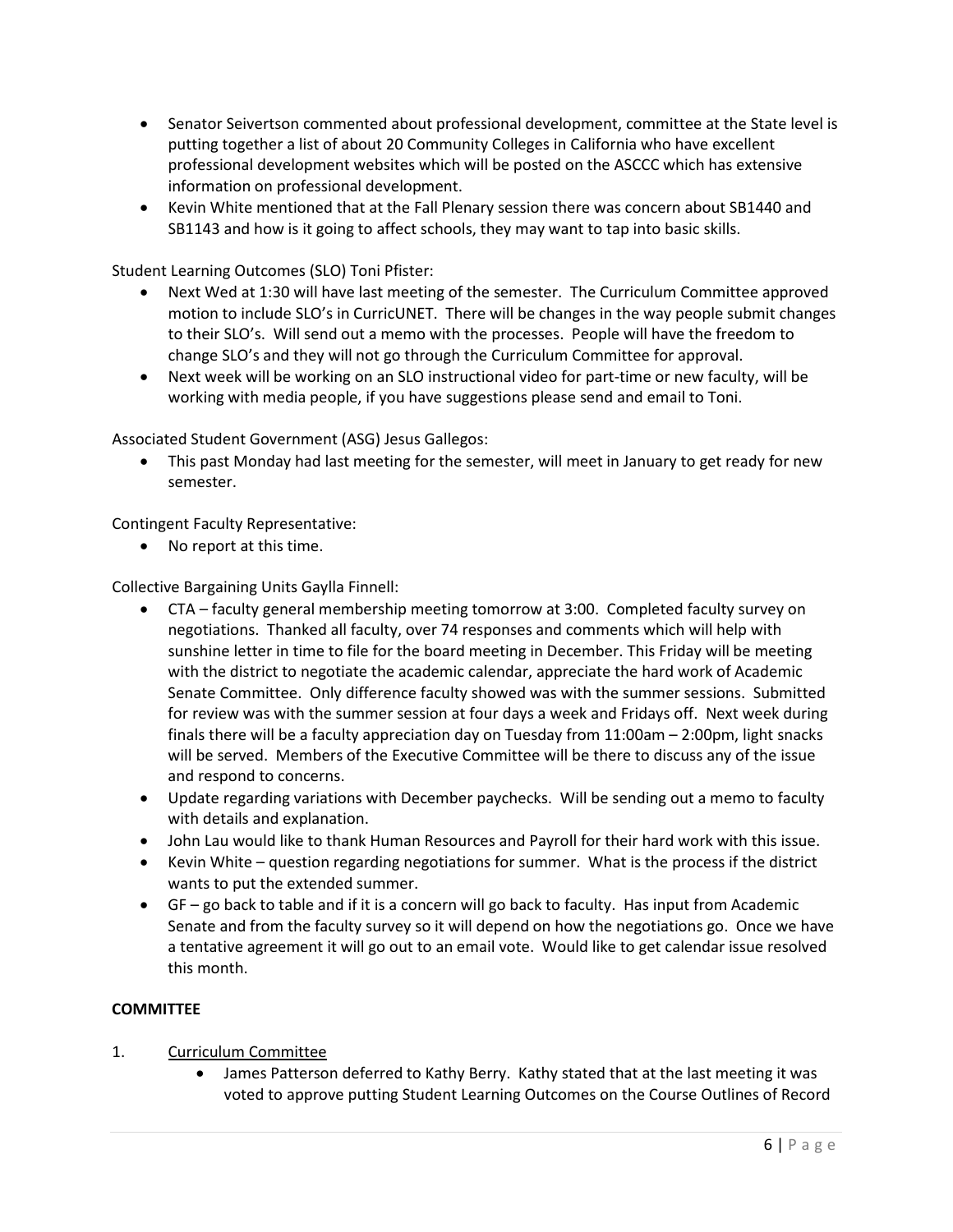since this will soon be required. The Technical Review Committee met and felt that they worked very well to cover TOP, SAM and other technical aspects of course revisions. She discussed the memo from the Chancellor's Office which recommended being careful when creating new programs.

- 2. Tenure Committee
	- Revised timeline for the tenure review process, revised committee to 4 persons, clarifications for tenure process and revision of forms. Will have final meeting the Monday after finals, then to collective bargaining, then in Spring to be approved by the Academic Senate.

# 3. College Council

A number of important things have happened at College Council meetings over the last few months. Highlights as follows:

- Voted to recommend the use of Door Blocks. However, Dr. Gould has given the blocks a qualified approval – to be used only in cases of emergencies (and not to be used on a day-to-day basis).
- Approved email distribution system. Vice President Finnell gave a presentation on the new system at Academic Senate in November. The system should be operational by the end of Fall semester.
- Approved managed print solution, which was also subsequently approved by the Board of Trustees during its November meeting. The replacement of nearly all printers and copiers is currently underway.
- Agreed to add a Measure J report to the Area Reports/Updates section of all subsequent College Council meetings. This was to ensure that the college was fully updated on the spending of Measure J funds and that the college was given a clear voice in the decisions made about those funds.
- 4. Equivalency Nothing to report at this time.
- 5. Budget & Fiscal Planning Nothing to report at this time.
- 6. Learning Support Services Discussed the crowding issues in the 1500 building.
- 7. Distance Education Nothing to report at this time.
- 8. Educational Master Plan Committee/CART Meets Friday, December  $3<sup>rd</sup>$ , will be targeting the reviewing and revising of annual and comprehensive program review.
- 9. Other Question regarding food in the 2700 building classrooms and study rooms. Kathy Berry mentioned that instructors were requested to have potlucks outside. Will put a memo out not to have food in those classrooms.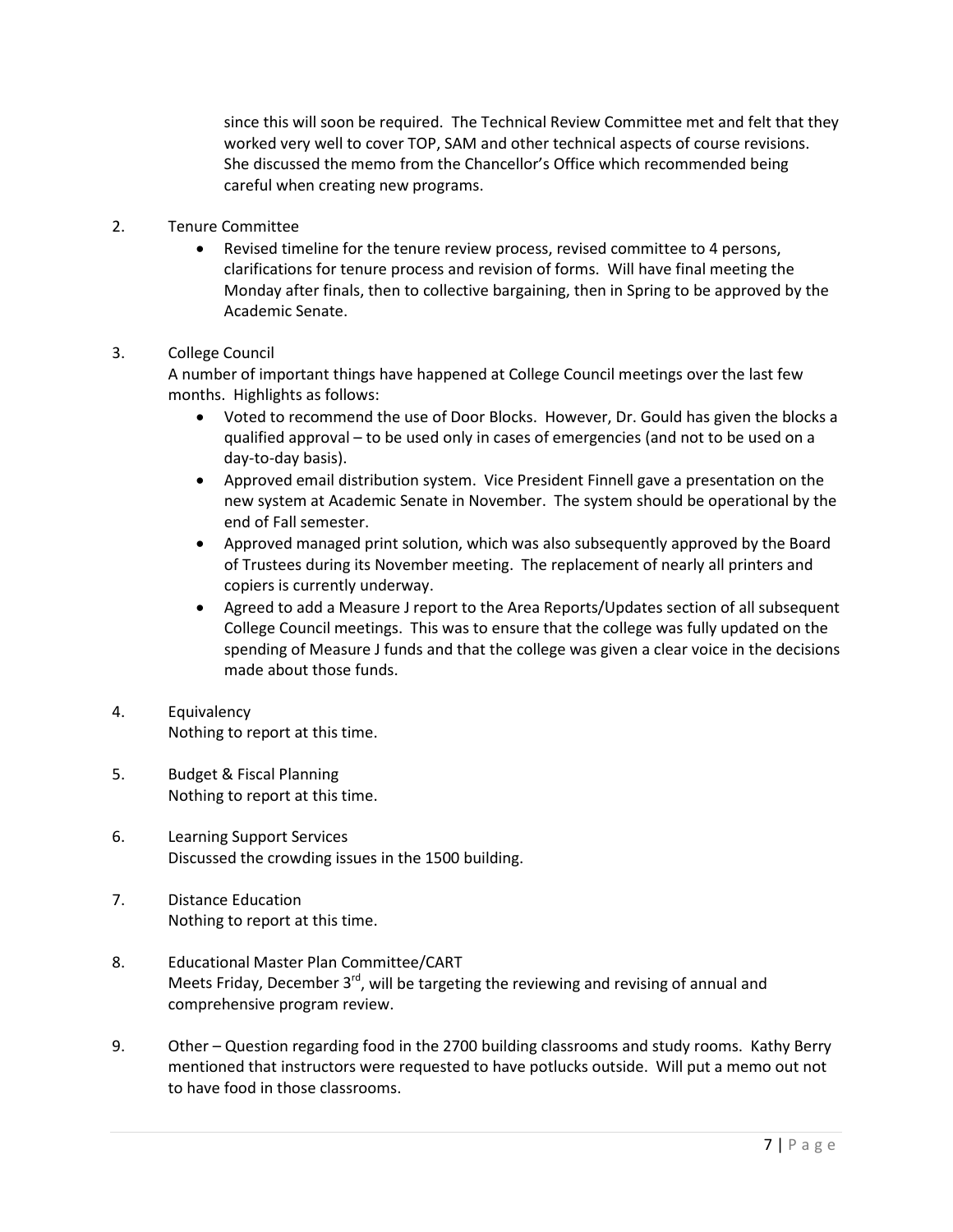## **"For the Good of the Order":**

• Frank Rapp – Acknowledged the work of David Zielinski for providing a thorough document when requests for ideas were made for Basic Skills.

## **Adjournment**

The meeting adjourned at 3:02 pm.

The next regularly scheduled meeting of the Imperial Valley College Academic Senate will be on Wednesday, February 16, 2011 at 1:30 p.m. in the Board Room.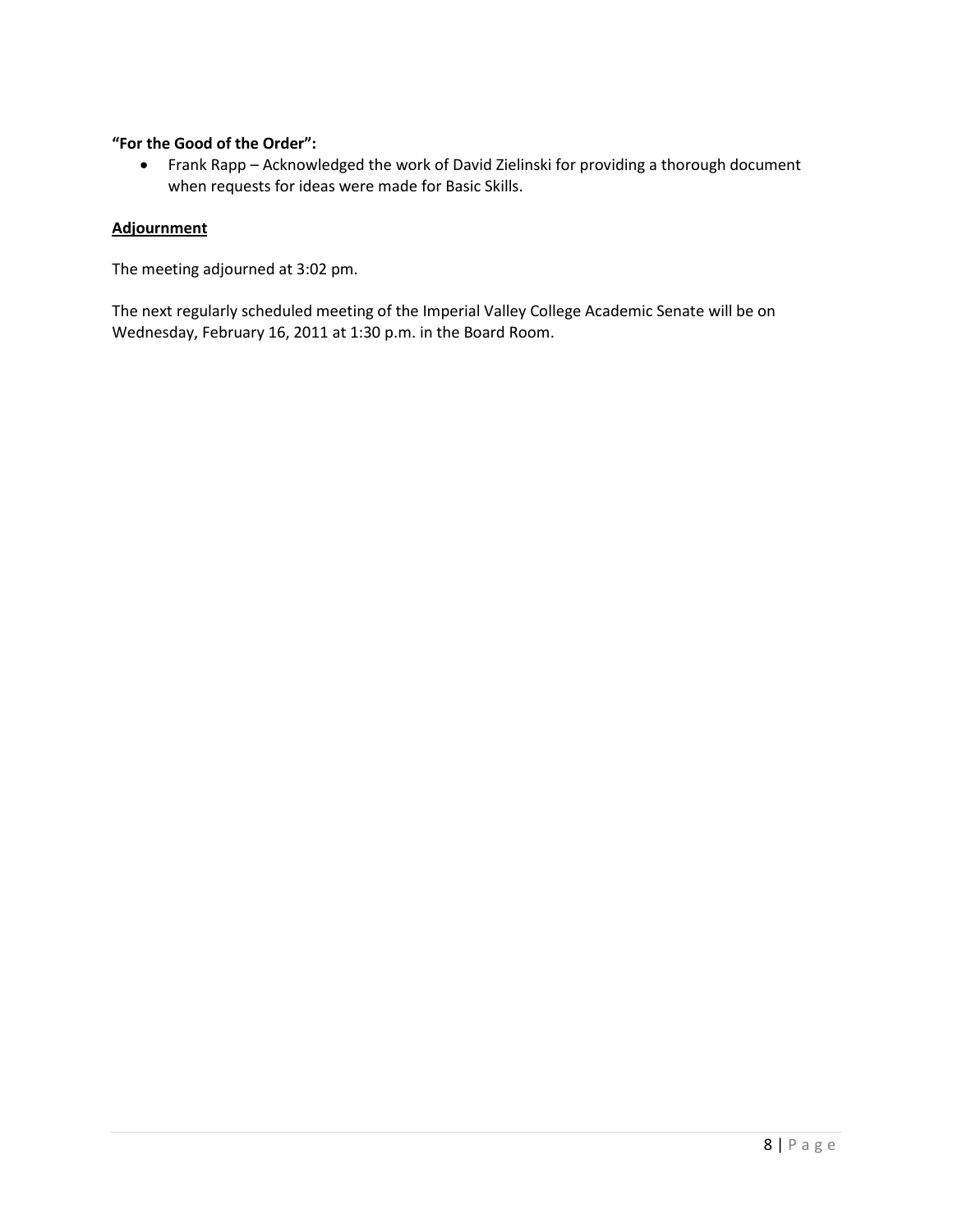|                                                                                                                                          |                                                                   |                                                                                                      | Imperial Valley College<br><b>ACTION PLAN</b>                        |                                                                                                                                                                        |          |                            |
|------------------------------------------------------------------------------------------------------------------------------------------|-------------------------------------------------------------------|------------------------------------------------------------------------------------------------------|----------------------------------------------------------------------|------------------------------------------------------------------------------------------------------------------------------------------------------------------------|----------|----------------------------|
| Person Completing Form: Dr. Alfredo Cuellar                                                                                              |                                                                   |                                                                                                      |                                                                      | Division or Department Behavioral and Social Science                                                                                                                   |          |                            |
| Position Dean                                                                                                                            |                                                                   |                                                                                                      | Date November 9, 2010                                                |                                                                                                                                                                        |          |                            |
|                                                                                                                                          |                                                                   |                                                                                                      | <b>ACTION PLAN</b>                                                   |                                                                                                                                                                        |          |                            |
| education, the economy, and workplace (EMP Objective 2.1)<br>Goal: Excellence in Education                                               |                                                                   |                                                                                                      |                                                                      | Statement of Objective/Goal(s): Develop and implement curricula that respond to diverse student learning needs changes in technology, tra                              |          |                            |
| Objectives:<br>ပ္ ယ္<br>$\overline{\mathbf{r}}$                                                                                          |                                                                   |                                                                                                      |                                                                      |                                                                                                                                                                        |          |                            |
|                                                                                                                                          | <b>IMPLEMENTATION</b>                                             |                                                                                                      |                                                                      | <b>EVALUATION</b>                                                                                                                                                      |          |                            |
| What needs to be<br>done?                                                                                                                | By whom and<br>When?                                              | What resources?                                                                                      | indicates progress?<br>What evidence                                 | evidence be gathered?<br>How and when will                                                                                                                             | Priority | Yr. 2011-12<br>Yr. 2010-11 |
| faculty Committee, on<br>Create interdivisional<br>Diverse Learners<br>Needs (IFCODIL)<br>to meet monthly<br>during regular<br>semesters | VP of Instruction<br>and Instructional<br>December 2010<br>Deans. | Allocation of 500<br>consultants one<br>materials and<br>per semester<br>2000 for two<br>dollars for | Recommendations<br>Meetings minutes<br>generated by the<br>committee | recommendation to meet<br>In December and in May<br>committee will present a<br>student learning needs<br>report to the VP of<br>The chair of this<br>instruction with |          | 2010                       |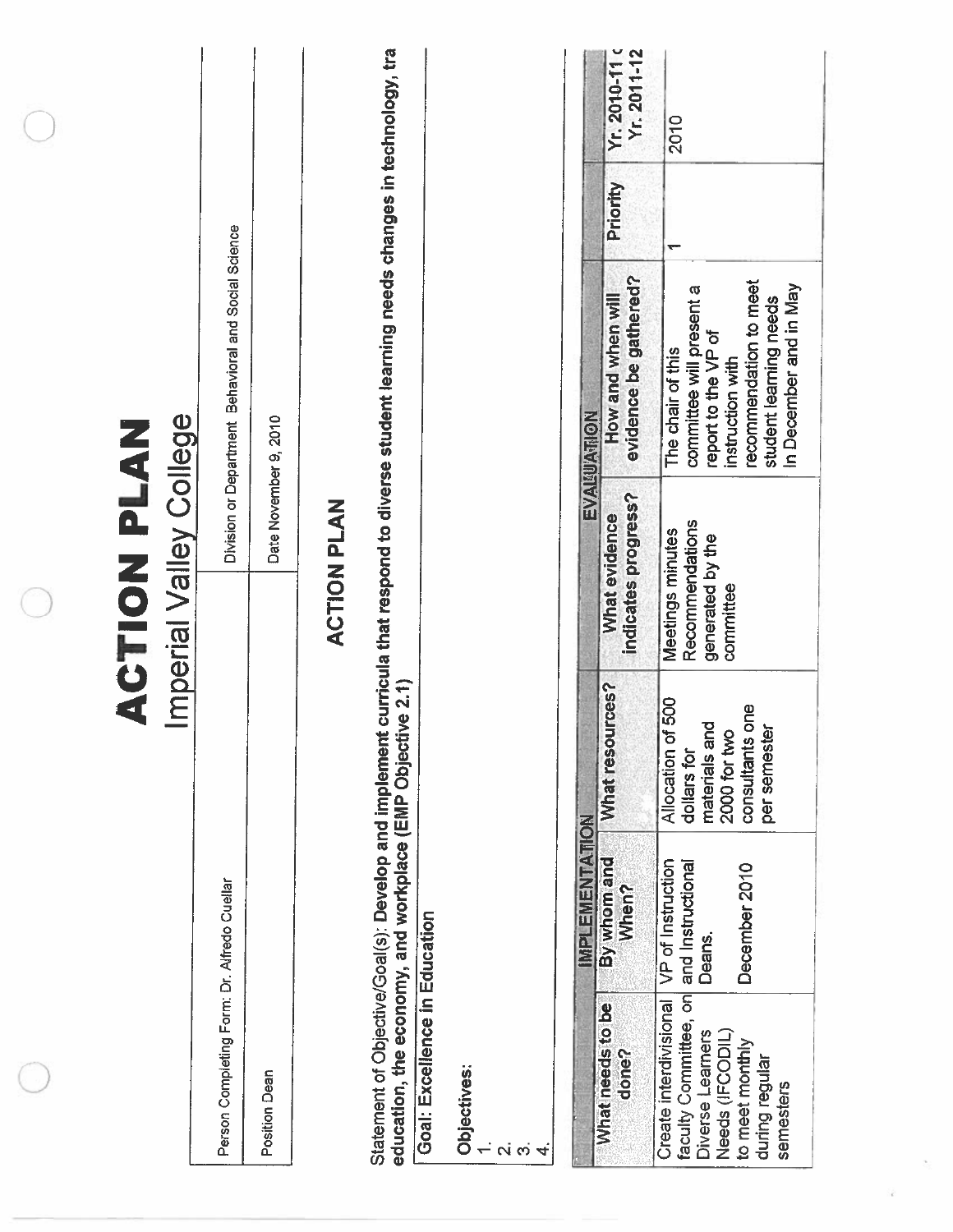| Faculty Committee on February<br>meeting will select a<br>Needs) in their first<br>Diverse Learners<br>chair, establish a<br>calendar and a<br>(Interdivisional<br><b>IECODIL</b><br>program                                          | <b>IFCODIL</b>                             | None                                                                                              | meeting and Chair<br>report to VP of<br>Minutes for that<br>instruction        | February 2011 (48 hours<br>acknowledgment of the<br>Minutes for that first<br>after the meeting)<br>VP for the report<br>meeting, and | 2011 |
|---------------------------------------------------------------------------------------------------------------------------------------------------------------------------------------------------------------------------------------|--------------------------------------------|---------------------------------------------------------------------------------------------------|--------------------------------------------------------------------------------|---------------------------------------------------------------------------------------------------------------------------------------|------|
| selects a consultant to<br>courses of action and<br>to offer an open for all<br>plan, reviews materia<br>meeting according to<br><b>IFCODIL</b> continues<br>come to campus to<br>meet with IFCODIL<br>and recommends<br>presentation | March and April<br><b>IFCODIL</b>          | and small stipend)<br>Assigned funding<br>pay for traveling<br>(1000 dollars to<br>for consultant | Presence of consultant<br>delivery of his/her<br>on campus and<br>presentation | When the presentation<br>takes place either on<br>March or April                                                                      | 2011 |
| and receive feedback<br>innovations related to<br><b>IFCODIL</b> , invites the<br>present conclusions<br>Vice-president for<br>diverse student<br>learning needs<br>Technology to<br>technological<br>concerning                      | Last meeting in<br><b>IFCODIL</b><br>April | None                                                                                              | An improved number of<br>recommendations from<br>VP for Technology             | improves the final report<br>When IFCODIL chair                                                                                       | 2011 |

동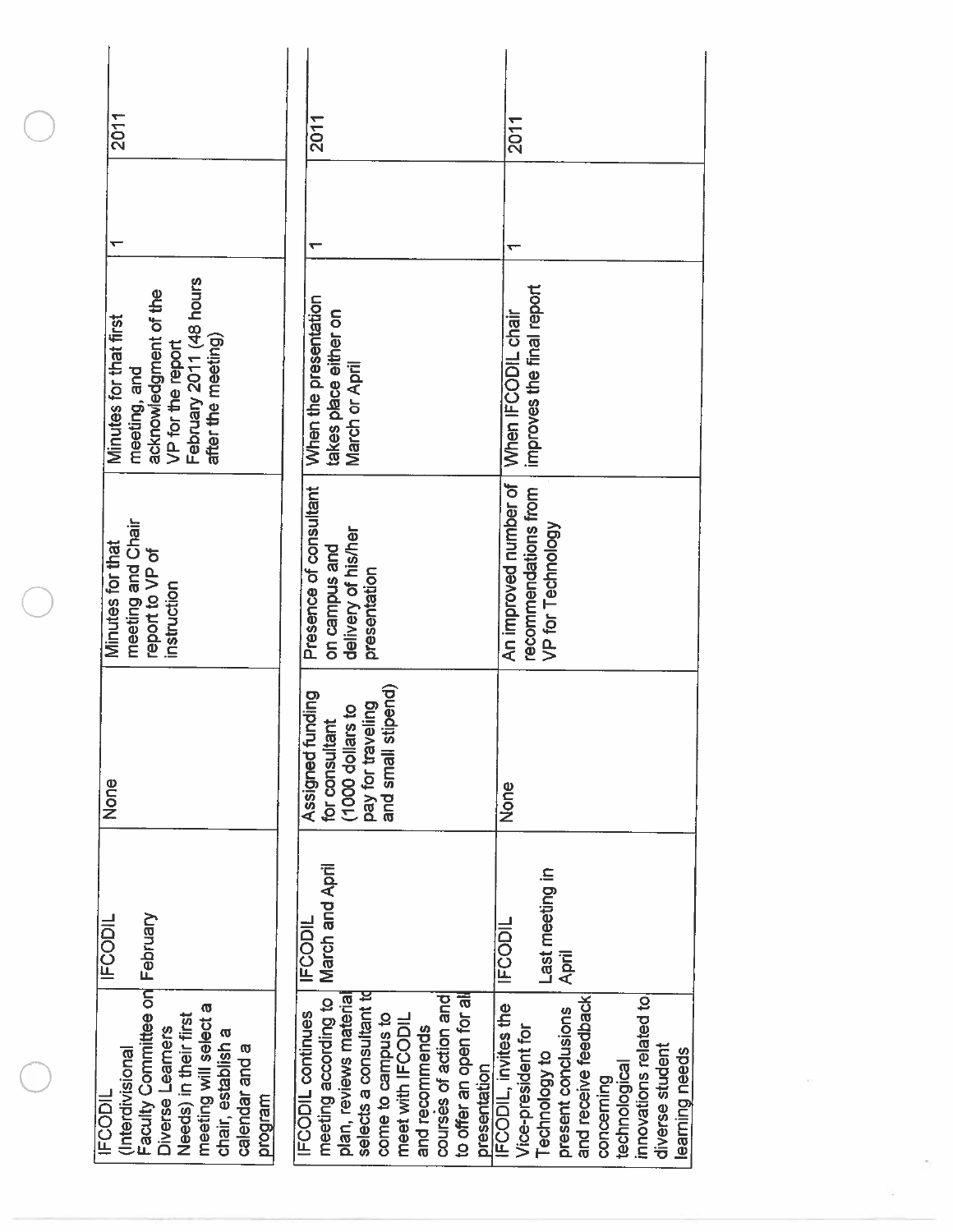| 2011                                                                                                   | 2011                                                                                                                                       | 2011                                                                                                                                                                                                                       |
|--------------------------------------------------------------------------------------------------------|--------------------------------------------------------------------------------------------------------------------------------------------|----------------------------------------------------------------------------------------------------------------------------------------------------------------------------------------------------------------------------|
| ᡪ                                                                                                      |                                                                                                                                            | ᅮ                                                                                                                                                                                                                          |
| The VP of instruction<br>receiving the report<br><b>May</b>                                            | September or October<br>During the Curriculum<br>Committee session                                                                         | When the presentation<br>October or November<br>takes place either on                                                                                                                                                      |
| The report                                                                                             | <b>Minutes of Curriculum</b><br>Committee including<br>Page 2<br>this report                                                               | and delivery of his/her<br>consultant on campus<br>Presence of second<br>presentation                                                                                                                                      |
| None                                                                                                   | None                                                                                                                                       | traveling and small<br>funding<br>dollars to pay for<br>consultant (1000<br>for second<br>Assigned i<br>stipend)                                                                                                           |
| <b>IFCODIL</b><br><b>May</b>                                                                           | <b>IFCODIL</b> members<br>September or<br>October                                                                                          | September,<br><b>IFCODIL</b><br>October                                                                                                                                                                                    |
| recommendations<br>delivers report to<br>Chair of IFCODIL<br>VP of instruction<br>prepares and<br>with | Curriculum Committee<br>Adjusts report with<br>recommendations<br>VP of instruction<br>present report to<br>for IFCODIL to<br>for feedback | plan, review materials<br>to meet with IFCODIL<br>meeting according to<br>and to offer an open<br><b>IFCODIL</b> continues<br>presentation for all<br>and recommends<br>courses of action<br>select a second<br>consultant |
|                                                                                                        |                                                                                                                                            |                                                                                                                                                                                                                            |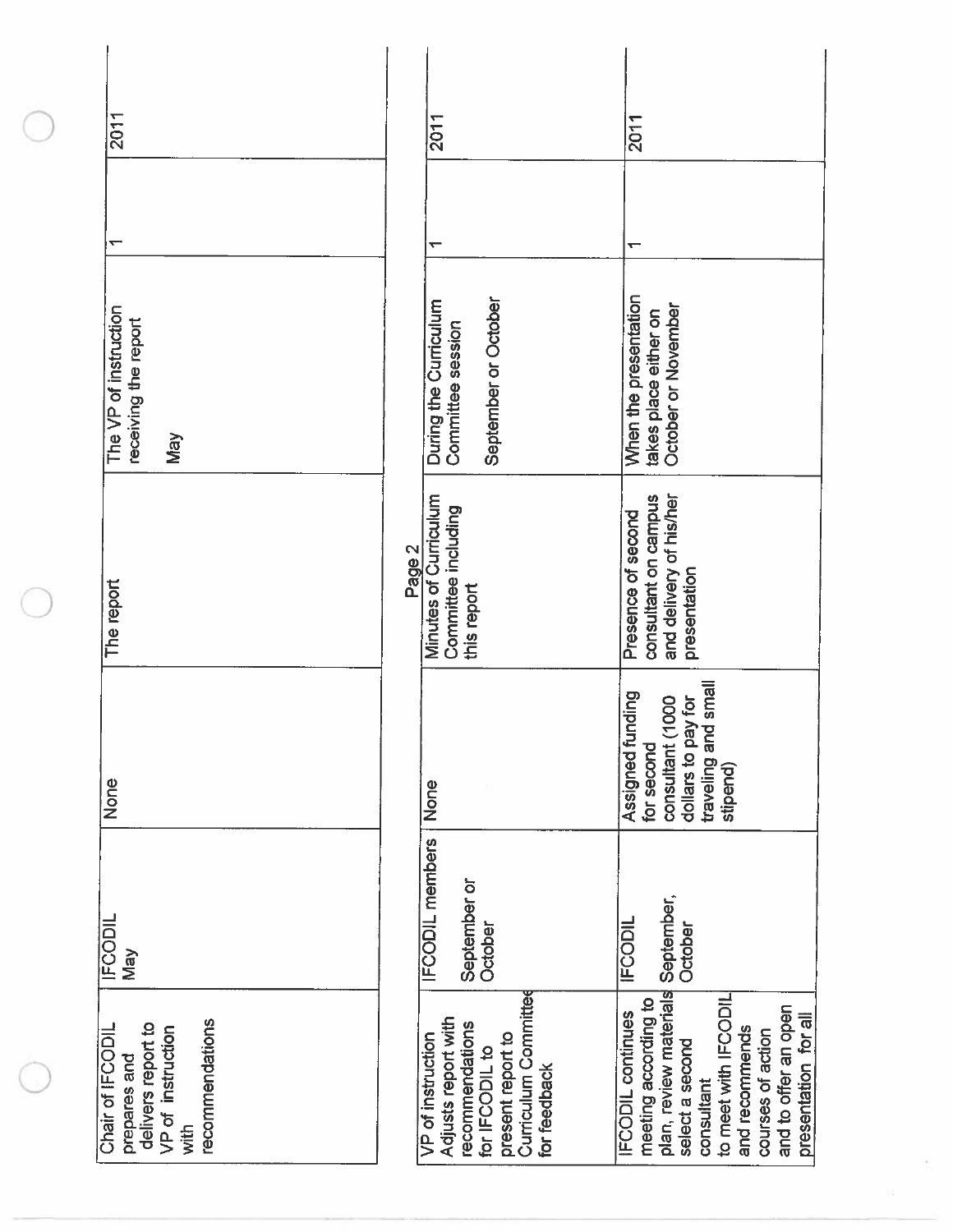| receiving the report<br>December<br>recommendations from<br>VP for Technology<br>The report<br>None<br>Last meeting in<br>November<br><b>IFCODIL</b><br>Vice-president for<br>Technology for a<br>second feedback | ᡪ<br>When IFCODIL chair    | 2011 |
|-------------------------------------------------------------------------------------------------------------------------------------------------------------------------------------------------------------------|----------------------------|------|
|                                                                                                                                                                                                                   | improves the final report  |      |
| session to present                                                                                                                                                                                                |                            |      |
| conclusions and                                                                                                                                                                                                   |                            |      |
| improve                                                                                                                                                                                                           |                            |      |
| recommendations<br>concerning                                                                                                                                                                                     |                            |      |
| technological                                                                                                                                                                                                     |                            |      |
| innovations related to<br>diverse student<br>learning needs                                                                                                                                                       |                            |      |
|                                                                                                                                                                                                                   |                            |      |
|                                                                                                                                                                                                                   |                            |      |
| recommendations<br>Chair of IFCODIL                                                                                                                                                                               |                            |      |
| prepares and delivers December<br>instruction with<br>report to VP of                                                                                                                                             |                            |      |
|                                                                                                                                                                                                                   | ↽<br>The VP of instruction | 2011 |

Page 3